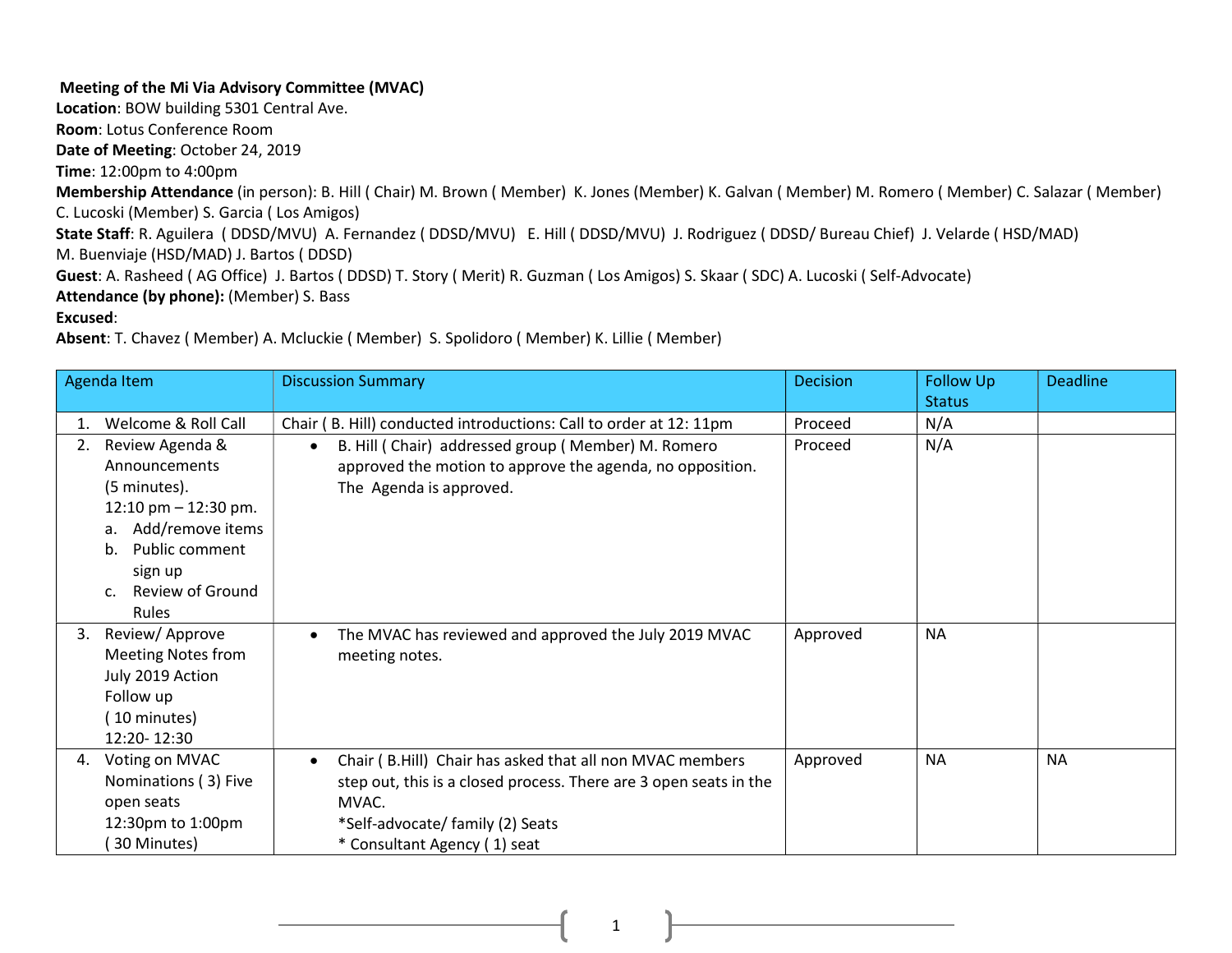|                                                                                                                                                                                                            | The Nomination and MVAC voted and selected :<br>*Judy Ann Sena: Self-Advocate<br>* Vonnie Sachse: Parent/ Family Member<br>* Sandy Skaar: Self Directed Choices (Consultant Agency)<br>Letters will be sent out the new members along with the<br>contacts and MVAC By-Laws.                                                                                                                                                                                                                                       |         |     |     |
|------------------------------------------------------------------------------------------------------------------------------------------------------------------------------------------------------------|--------------------------------------------------------------------------------------------------------------------------------------------------------------------------------------------------------------------------------------------------------------------------------------------------------------------------------------------------------------------------------------------------------------------------------------------------------------------------------------------------------------------|---------|-----|-----|
| 5. Update from the<br>MVAC Chair1:00pm to<br>1:40pm (40 Minutes)<br>a. Disability Summit<br>By Laws Task force<br>b.<br>c. Steering<br>Committee<br>Update<br>d. Response to<br>ADDCP letter from<br>MVAC. | Chair (B.Hill) addressed the MVAC to provide updates and<br>$\bullet$<br>information.<br>Disability Summit: Chair Provided an update for the MVAC.<br>$\bullet$<br>Registration for the Summit closes on 10/25/2019. You can<br>register until then. There will be 8 breakout sessions.<br>Presenters will include the Treasures Office the Auditor's<br>Office. There will be presentations on Human Trafficking,<br>Medicaid Fraud, ADA Assistance Center, as well as AOC<br>Administrator office of the Courts. | Proceed | N/A |     |
|                                                                                                                                                                                                            | By laws: Chair discussed with the MVAC that there are<br>conflicts with the MVAC By-laws and the ACQ. The MVAC will<br>wait until the ACQ finalizes their bylaws. Chair felt it better to<br>wait until that process is complete. Chair explained that any<br>questions we had would go to the ACQ in December for<br>review. Then the MVAC could resume the task force. This will<br>remain on the Agenda.                                                                                                        | Proceed | N/A | N/A |
|                                                                                                                                                                                                            | Steering Committee update. No real update, J. Rodriguez w/<br>$\bullet$<br>DDSD gave an update to address training suggestions and<br>recommendations from the Steering Committee.<br>Response to ADDCAP letter from MVAC: Chair thanked<br>members S. Bass and S. Skaar for addressing and responding in<br>a letter from the MVAC. Chair appreciated the MVAC body<br>taking the right steps and addressing this head on.                                                                                        |         |     |     |

2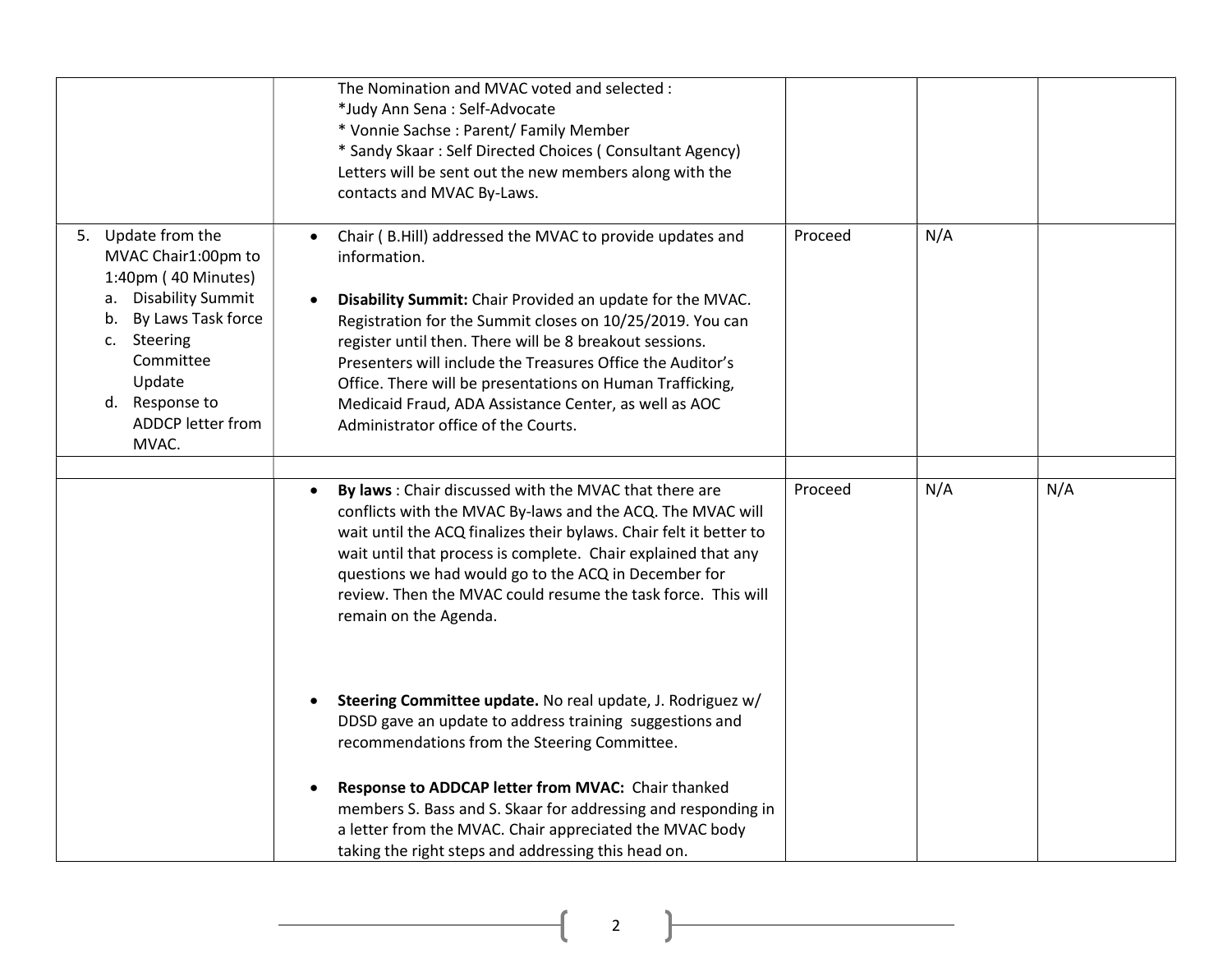| 6.<br>Break:                                                                                                                                                   | Break 10 minutes.                                                                                                                                                                                                                                                                                                                                                                                                                                                                                                                                                                                                                                                                                                                                                                                                                                                                                                                                                                                                                                                                                                                   |         |             |  |
|----------------------------------------------------------------------------------------------------------------------------------------------------------------|-------------------------------------------------------------------------------------------------------------------------------------------------------------------------------------------------------------------------------------------------------------------------------------------------------------------------------------------------------------------------------------------------------------------------------------------------------------------------------------------------------------------------------------------------------------------------------------------------------------------------------------------------------------------------------------------------------------------------------------------------------------------------------------------------------------------------------------------------------------------------------------------------------------------------------------------------------------------------------------------------------------------------------------------------------------------------------------------------------------------------------------|---------|-------------|--|
| 7. ACQ Update:                                                                                                                                                 | Chair provided the ACQ update. MCO's presented and it was<br>$\bullet$<br>very informative. It was nice that the ACQ hosted this<br>presentation.                                                                                                                                                                                                                                                                                                                                                                                                                                                                                                                                                                                                                                                                                                                                                                                                                                                                                                                                                                                   | Proceed |             |  |
| Discussion of<br>8.<br>Community<br>Calendar                                                                                                                   | Chair lead a discussion about a community calendar for Mi Via.<br>$\bullet$<br>It would list up coming events and be a tool that participants<br>and families and advocates could utilize to stay up to date.<br>R. Aguilera w/ DDSD will provide some guidelines and provide<br>an update in the next MVAC.                                                                                                                                                                                                                                                                                                                                                                                                                                                                                                                                                                                                                                                                                                                                                                                                                        | Proceed | Jan 23,2020 |  |
| Break: (15) minutes<br>9.<br>*If needed*                                                                                                                       | No break taken.                                                                                                                                                                                                                                                                                                                                                                                                                                                                                                                                                                                                                                                                                                                                                                                                                                                                                                                                                                                                                                                                                                                     |         |             |  |
| 10. HSD/DOH Update:<br>2:30pm to 3:20pm<br><b>EVV Update</b><br>Community<br>Supports waiver<br>2020 Waiver<br>renewal<br><b>Validation Report</b><br>findings | EVV Update: M. Buenviaje w/ HSD addressed the MVAC,<br>$\bullet$<br>updated they are finalizing the potential vendor for EVV. They<br>have applied for a 1-year exception. Chair noted that this<br>system is in place to prevent and stop Medicaid fraud. Training<br>will be available for EOR's and families.<br>Community Supports Waiver: J. Rodriguez addressed the<br>MVAC and noted that there have been 11 Meetings for the<br>public. Encouraged the MVAC to go to the DOH/DDSD Web<br>site to find the most up to date information. Anticipation to go<br>live July 2020.<br>2020 Waiver Renewal: Tribal Notification has been sent and<br>there is a Public Hearing on December 18,2019. M. Buenviaje<br>notified the MVAC that previous Program Manager K.<br>Opperman was no longer with the Mi Via Program.<br>Validation Report/Findings: We have released the Validation<br>$\bullet$<br>reports to the Vendors. March of 2022 we must be compliant<br>with the Rule. We are actively engaged working for all to be<br>compliant. November 20, 2019 there will be a statewide<br>webinar for the Validations rule. |         |             |  |

 $\begin{picture}(180,10) \put(0,0){\vector(1,0){100}} \put(15,0){\vector(1,0){100}} \put(15,0){\vector(1,0){100}} \put(15,0){\vector(1,0){100}} \put(15,0){\vector(1,0){100}} \put(15,0){\vector(1,0){100}} \put(15,0){\vector(1,0){100}} \put(15,0){\vector(1,0){100}} \put(15,0){\vector(1,0){100}} \put(15,0){\vector(1,0){100}} \put(15,0){\vector(1,0){100}}$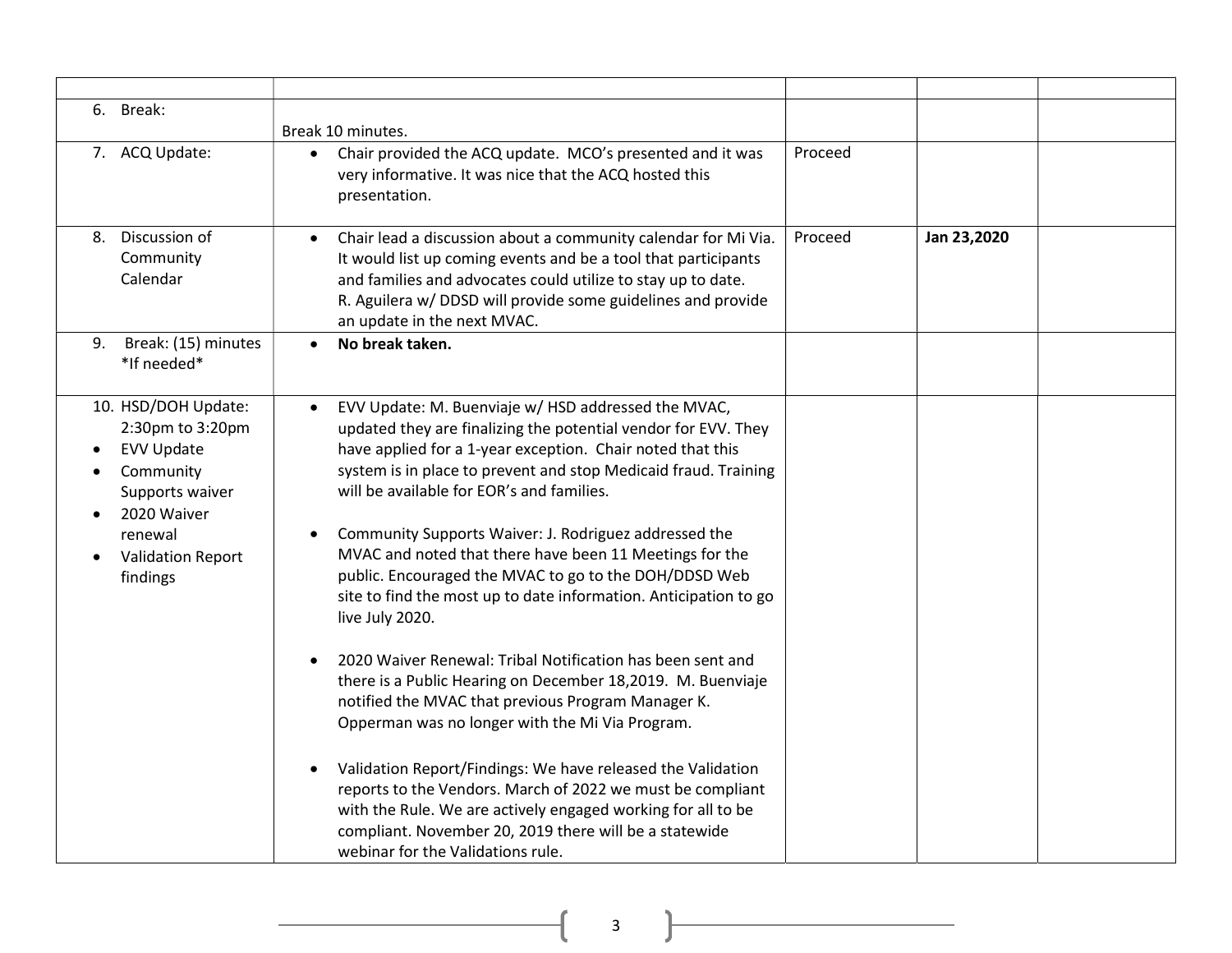| 11. Jenny Bartos w/        | J. Bartos with the DDSD Training Unit addressed the MVAC. She                                                                                  |  |  |
|----------------------------|------------------------------------------------------------------------------------------------------------------------------------------------|--|--|
| <b>DDSD Training Unit:</b> | discussed developing a Training Manual for the Mi Via Waiver to                                                                                |  |  |
| Discussion on<br>advocate  | address Abuse, Neglect and Exploitation. We want it to be developed<br>and taught by individuals with disabilities. We are seeking feedback on |  |  |
| involvement to help        | what would be effective. The DDSD training unit is seeking ideas                                                                               |  |  |
| develop the                | outside the box. Any ideas or suggestions please reach out to Jenny                                                                            |  |  |
| Advocate ANE               | Bartos with the DDSD Training Unit.                                                                                                            |  |  |
| training.                  |                                                                                                                                                |  |  |
| 12. Public Comment:        | None                                                                                                                                           |  |  |
| 13. Wrap up of meeting:    | Upcoming agenda items, guest, etc. We will discuss training and                                                                                |  |  |
|                            | develop a committee; the goal is to be effective.                                                                                              |  |  |
| 14. Close:                 | Meeting Adjourned at 4:01pm                                                                                                                    |  |  |
|                            |                                                                                                                                                |  |  |
| Acronym List:              | ACQ- Advisory on Quality                                                                                                                       |  |  |
|                            | MVAC- Mi Via Advisory Committee                                                                                                                |  |  |
|                            | AG- Attorney General                                                                                                                           |  |  |
|                            | <b>CMS- Centers for Medicaid and Medicare services</b>                                                                                         |  |  |
|                            | DHI- Division of Health improvement                                                                                                            |  |  |
|                            | DOH-Department of Health                                                                                                                       |  |  |
|                            | DDSD- Developmental Disabilities Supports Division                                                                                             |  |  |
|                            | HSD-Human services Department                                                                                                                  |  |  |
|                            | MAD- Medical Assistance division                                                                                                               |  |  |
|                            | MVU- Mi Via Unit                                                                                                                               |  |  |
|                            | <b>EOR-Employer of Record</b>                                                                                                                  |  |  |
|                            | ISD- Income Support Division                                                                                                                   |  |  |

 $\begin{picture}(180,10) \put(0,0){\vector(1,0){100}} \put(15,0){\vector(1,0){100}} \put(15,0){\vector(1,0){100}} \put(15,0){\vector(1,0){100}} \put(15,0){\vector(1,0){100}} \put(15,0){\vector(1,0){100}} \put(15,0){\vector(1,0){100}} \put(15,0){\vector(1,0){100}} \put(15,0){\vector(1,0){100}} \put(15,0){\vector(1,0){100}} \put(15,0){\vector(1,0){100}}$